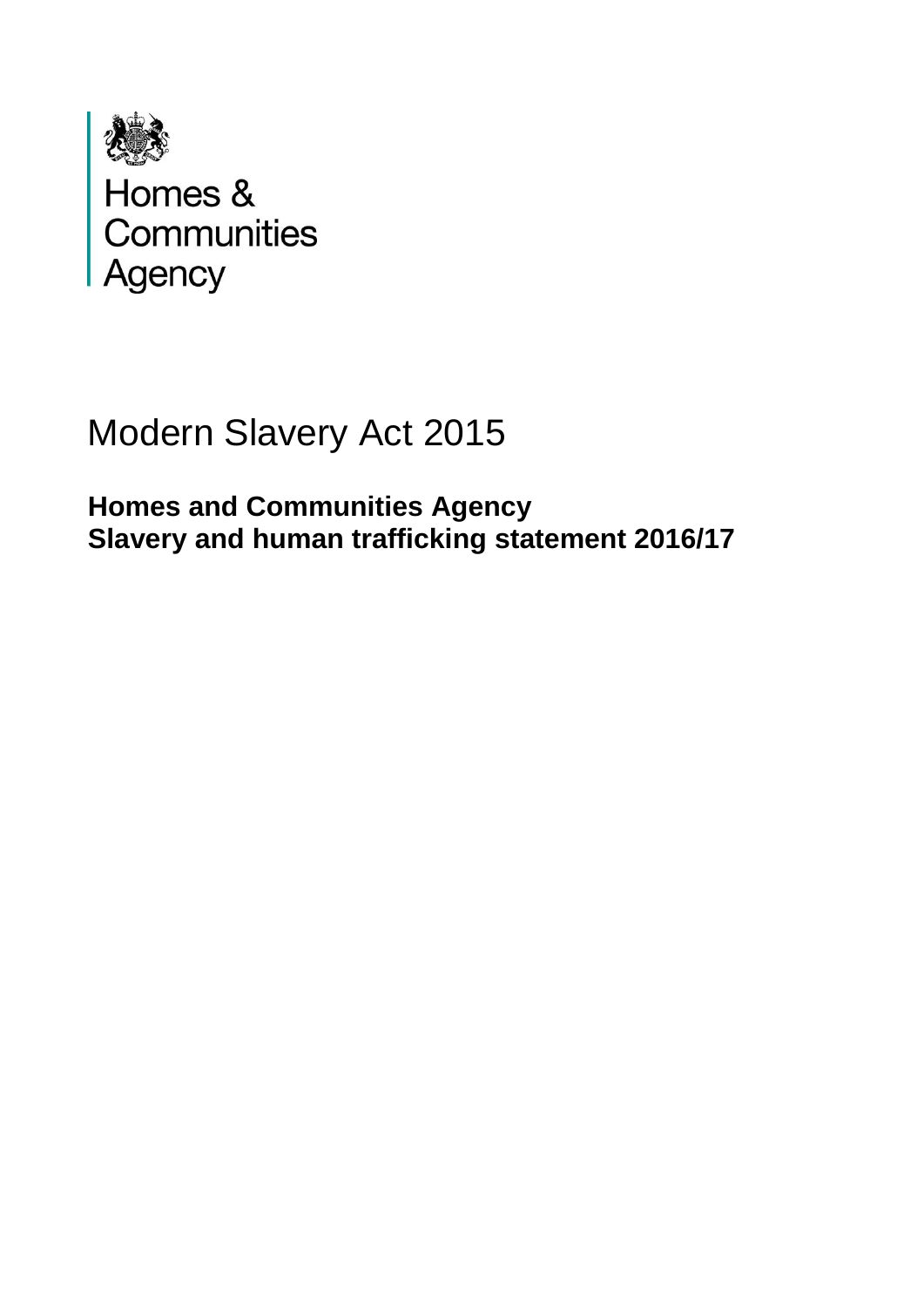# **OGL**

*© Crown copyright, 2017*

*Copyright in the typographical arrangement rests with the Crown.*

You may re-use this information (not including logos) free of charge in any format or medium, under the terms of the Open Government Licence. To view this licence[,http://www.nationalarchives.gov.uk/doc/open-government-licence/version/3/](http://www.nationalarchives.gov.uk/doc/open-government-licence/version/3/) or write to the Information Policy Team, The National Archives, Kew, London TW9 4DU, or email: [psi@nationalarchives.gsi.gov.uk.](mailto:psi@nationalarchives.gsi.gov.uk)

This document/publication is also available on our website at [www.gov.uk/hca.](http://www.gov.uk/hca) If you have any enquiries regarding this document/publication, email us at [mail@homesandcommunities.co.uk](mailto:mail@homesandcommunities.co.uk) or write to us at:

Homes and Communities Agency Fry Building 2 Marsham Street London SW1P 4DF Telephone: 0300 1234 500

For all our latest news and updates follow us on Twitter: [https://twitter.com/HCA\\_UK](https://twitter.com/HCA_UK)

31 March 2017

ISBN: 978-1-4098-5054-0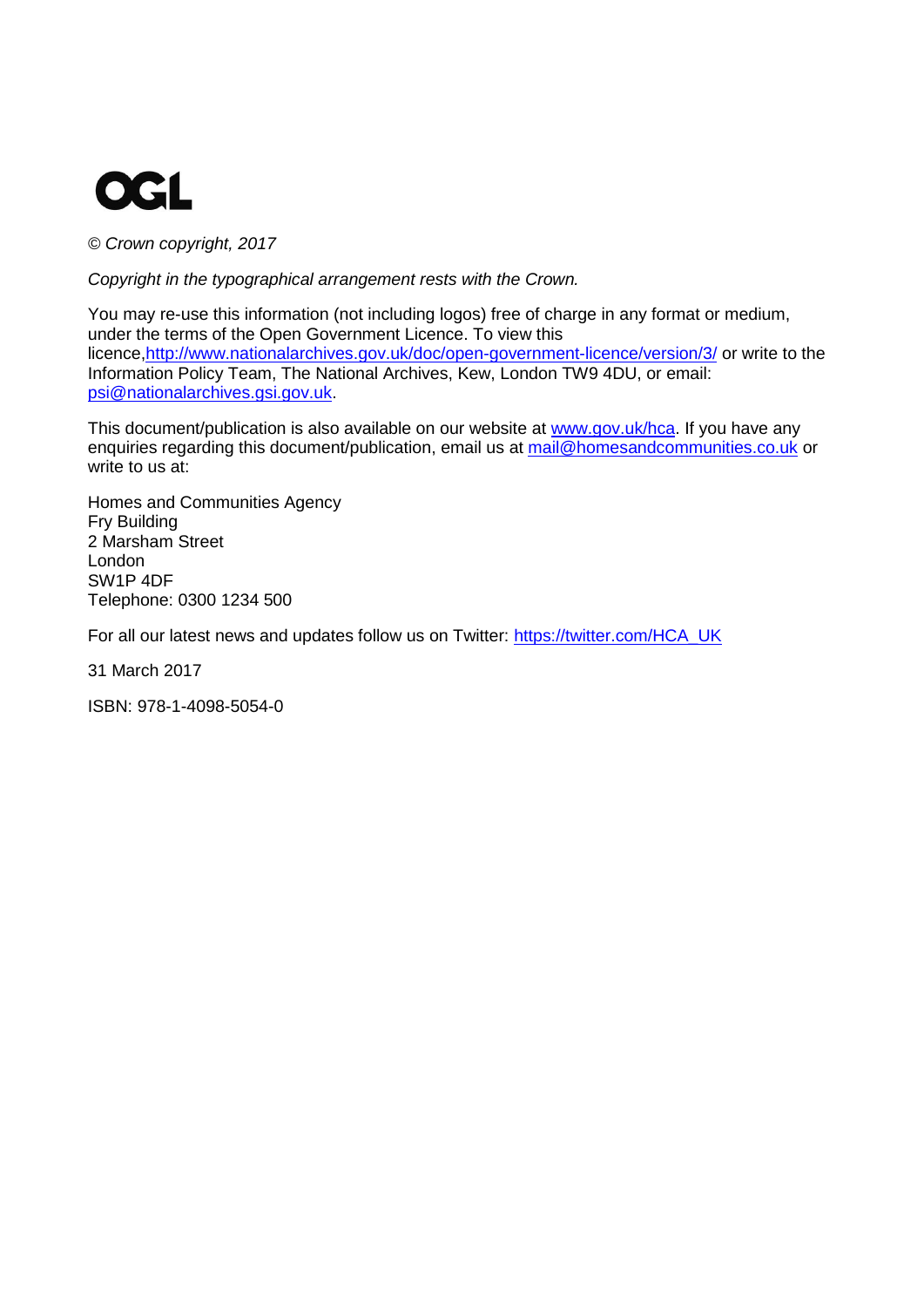# **Contents**

| <b>Homes and Communities Agency Policy</b>                                                                                 | 4                        |
|----------------------------------------------------------------------------------------------------------------------------|--------------------------|
| <b>Statement introduction</b>                                                                                              | 5                        |
| Steps taken by HCA since April 2016 – Year 2 of our work plan                                                              | 5                        |
| <b>Management responsibility and general awareness</b><br><b>Risk assessment</b><br><b>Additional risk mitigation</b>      | 5<br>6<br>6              |
| Supply chain and business due diligence                                                                                    | 6                        |
| Scope of our procurement activities<br><b>Procurement and tender process improvements</b><br>Due diligence improvements    | 6<br>$\overline{7}$<br>8 |
| <b>Expectation and encouragement</b>                                                                                       | 8                        |
| <b>Public reporting of non-compliance</b>                                                                                  | 8                        |
| <b>HCA supply chains</b><br><b>Other supply chains</b>                                                                     | 8<br>8                   |
| Steps to take $-$ Year 3 $-$ 2017/18                                                                                       | 9                        |
| <b>Management responsibility and general awareness</b><br><b>Further risk assessment</b><br><b>Ongoing risk mitigation</b> | 9<br>9<br>9              |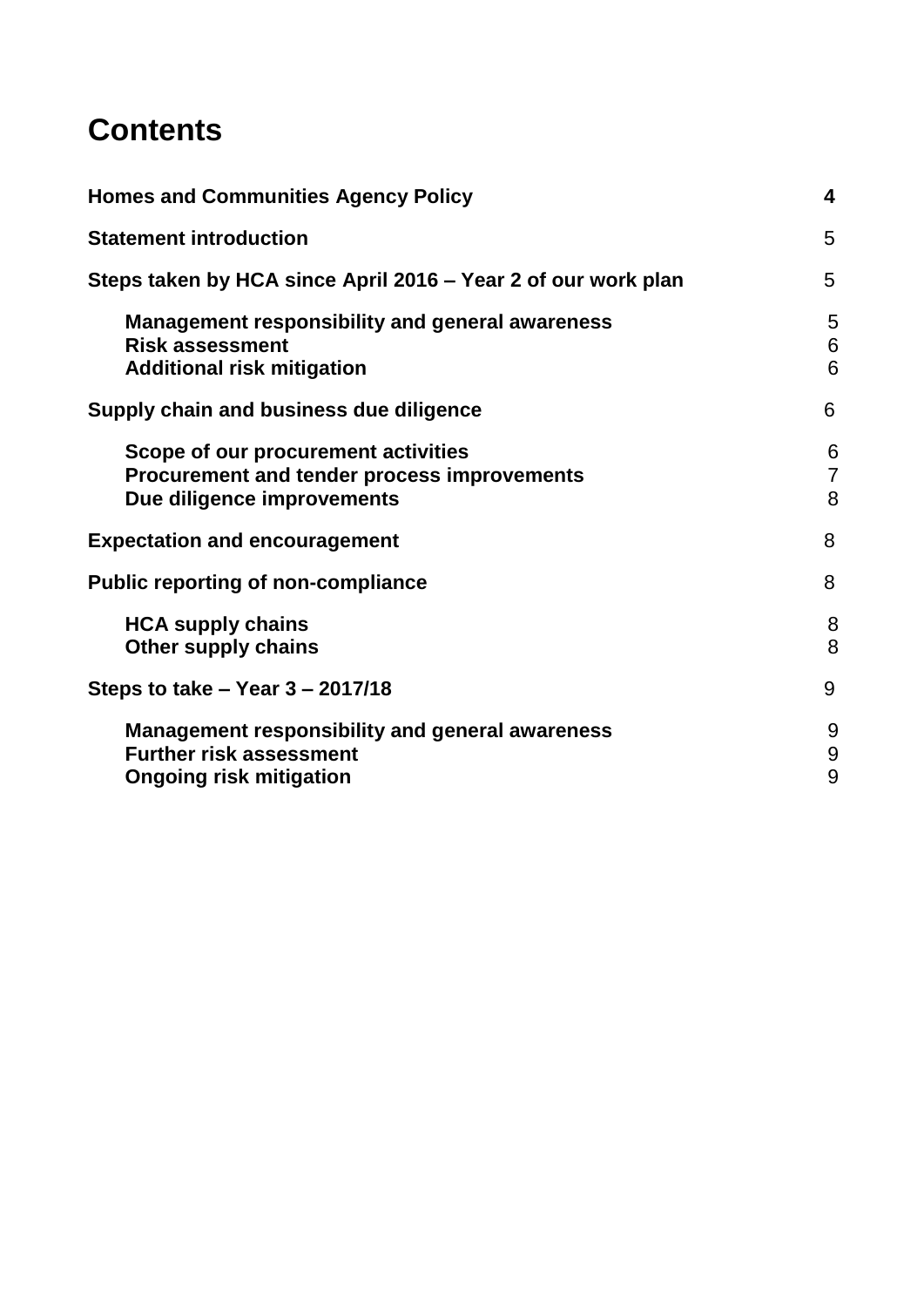# **Homes and Communities Agency Policy**

- <span id="page-3-0"></span>1. The Homes and Communities Agency ("HCA") is the government's housing, land and regeneration delivery agency, and the regulator of social housing providers in England.
- 2. HCA is committed to the highest level of ethical standards and sound governance arrangements and sets high standards of impartiality, integrity and objectivity in relation to the stewardship of public funds and the management of its activities.
- 3. HCA adopts zero tolerance to modern slavery and human trafficking and all forms of corruption and bribery directly and indirectly associated with these criminal acts.
- 4. We fully support the government's objectives to eradicate modern slavery and human trafficking.
- 5. Our annual statement will provide information to supplement this policy, including details of our activities and supply chains and actions we are taking to support government.
- 6. We call upon all organisations we engage with to influence their global supply chains by improving transparency and accountability; and together we can help the government eradicate the injustice and brutality of modern slavery and human trafficking.

Sir Edward Lister Nick Walkley Chairman Chief Executive 31 March 2017 31 March 2017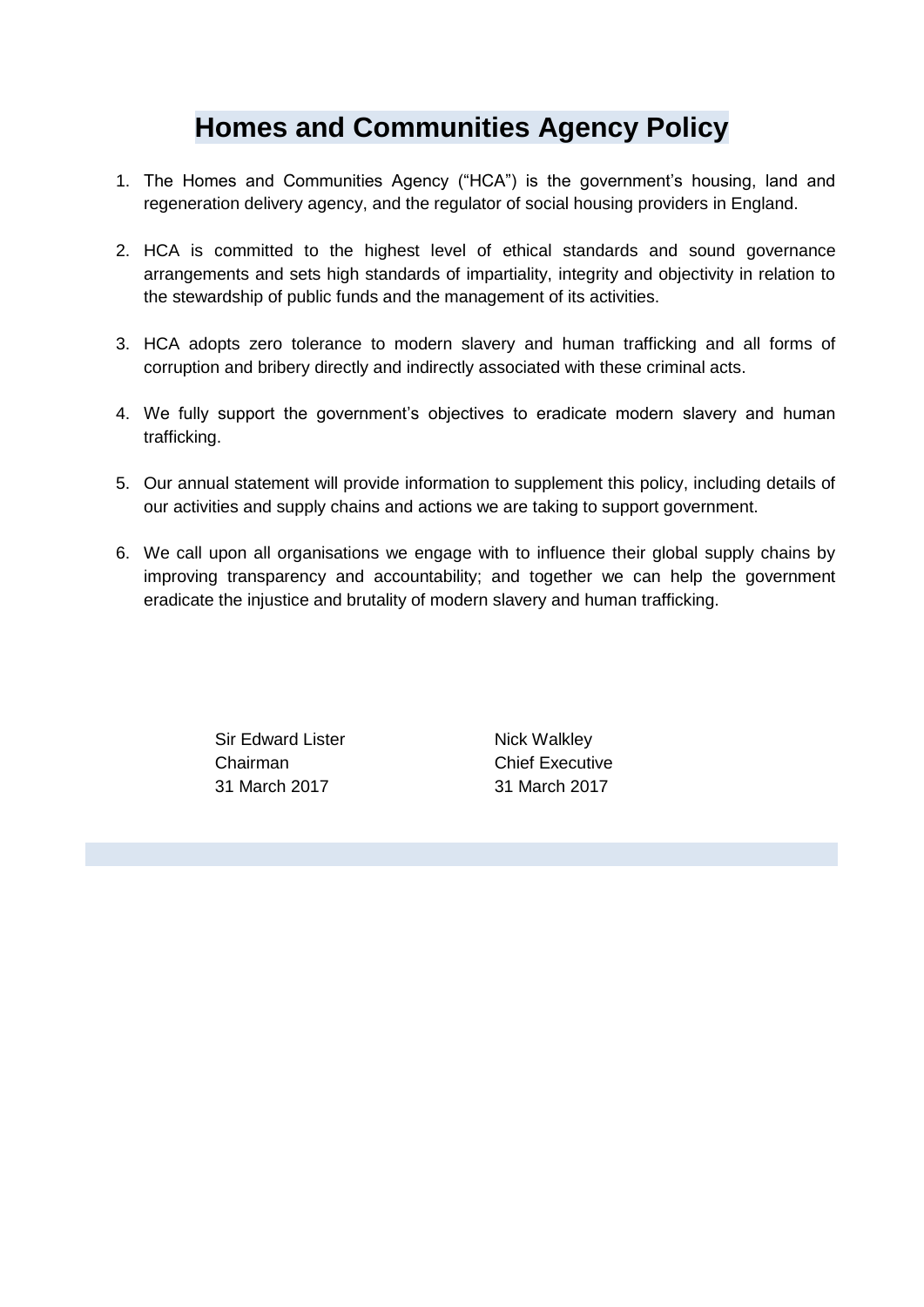# **Statement introduction**

- <span id="page-4-0"></span>1. The Homes and Communities Agency ("HCA") is the government's housing, land and regeneration delivery agency, and the regulator of social housing providers in England.
- 2. This statement is made pursuant to section 54(1) of the Modern Slavery Act 2015 for the financial year ending 31 March 2017.
- 3. This is our second annual statement and it contains a summary of progress undertaken within Year 2 of our current work plan. We continue to engage with a large number of private and public sector organisations in pursuit of our regulatory interventions and our investment, procurement and land disposal activities.
- 4. Our activities are usually undertaken at arms-length and take place solely in England. Our investment model is to support housing and economic growth using Delivery Partners, such as registered providers of social housing, house builders and developers and other key delivery partners in the public and private sector.
- 5. We occasionally undertake activities by partnering with local authorities and developers within a special purpose or joint venture partnership organisation; and where appropriate we will undertake direct development using Delivery Partners or construction companies procured for that purpose.

# <span id="page-4-1"></span>**Steps taken by HCA since April 2016 – Year 2 of our work plan<sup>1</sup>**

#### <span id="page-4-2"></span>**Management responsibility and general awareness**

Responsibility for the preparation and publication of this policy resides with our General Counsel, Legal Services.

We have:

1

- Reported progress to our Executive Management Team and our Board.
- Reconfirmed management responsibility for this policy and statement and received unanimous endorsement from our Executive Management Team and our Board.
- Raised awareness of this published statement and the Modern Slavery Act by notifying organisations in our Frameworks, Delivery Partnerships and other companies with which we regularly engage.

<sup>&</sup>lt;sup>1</sup> Year 1 progress was reported in our previous statement dated 31 March 2016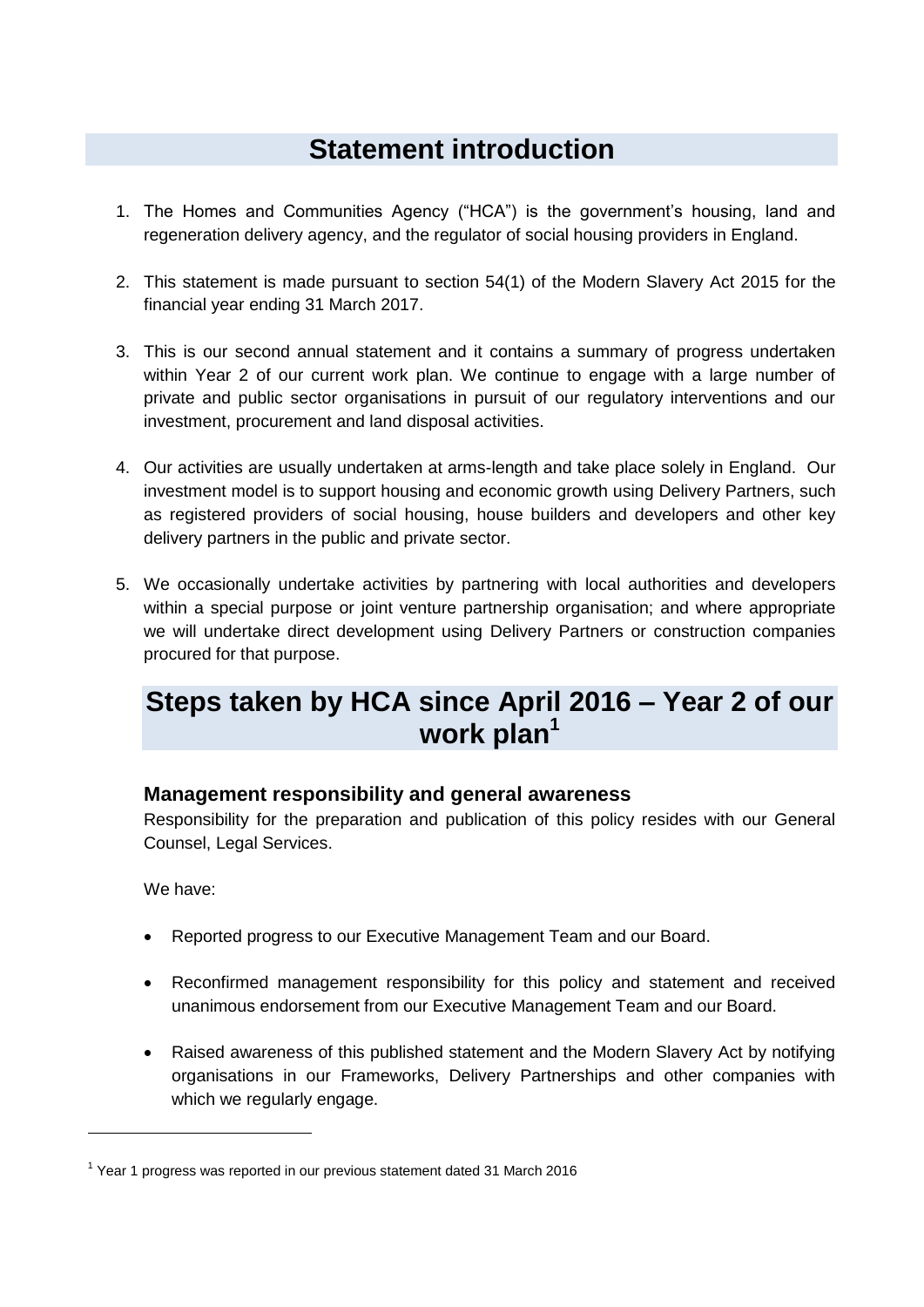- Prepared the second annual statement.
- Included a policy clarification suggestion from a member of the general public.

#### <span id="page-5-0"></span>**Risk assessment**

We have:

- Completed a review of this policy and statement against our activities to establish whether the approach we have taken follows emerging best practice by:
	- $\circ$  Assessing and interpreting any recent or emerging case law and best practice; and
	- o Benchmarking our activities against statements and action plans undertaken by similar public and private organisations.
	- $\circ$  Re-evaluating the risk of non-compliance as part of our cyclical Compliance Risk Register assessment.
- Undertaken a second risk assessment using our professional legal, risk, procurement and regulation teams to determine our risk exposure.
- Reconfirmed that our primary risk is an association with a Delivery Partner, Framework participant or company with an ambiguous or non-compliant supply chain.

#### <span id="page-5-1"></span>**Additional risk mitigation**

We have:

- Introduced new processes and procedures in relation to procurement and due diligence, as outlined later in this statement.
- <span id="page-5-2"></span> Confirmed the applicability and enforceability of clauses and conditions included in our legal agreements and contracts.

### **Supply chain and business due diligence**

#### <span id="page-5-3"></span>**Scope of our procurement activities**

- 6. Our procurement activities take place in England; and our contractors and suppliers are predominantly UK and EU based.
- 7. We typically host between 60 and 90 competitive procurements annually, each with an award value in excess of £10,000; and our total annual procurement spend is between £80m and £120m.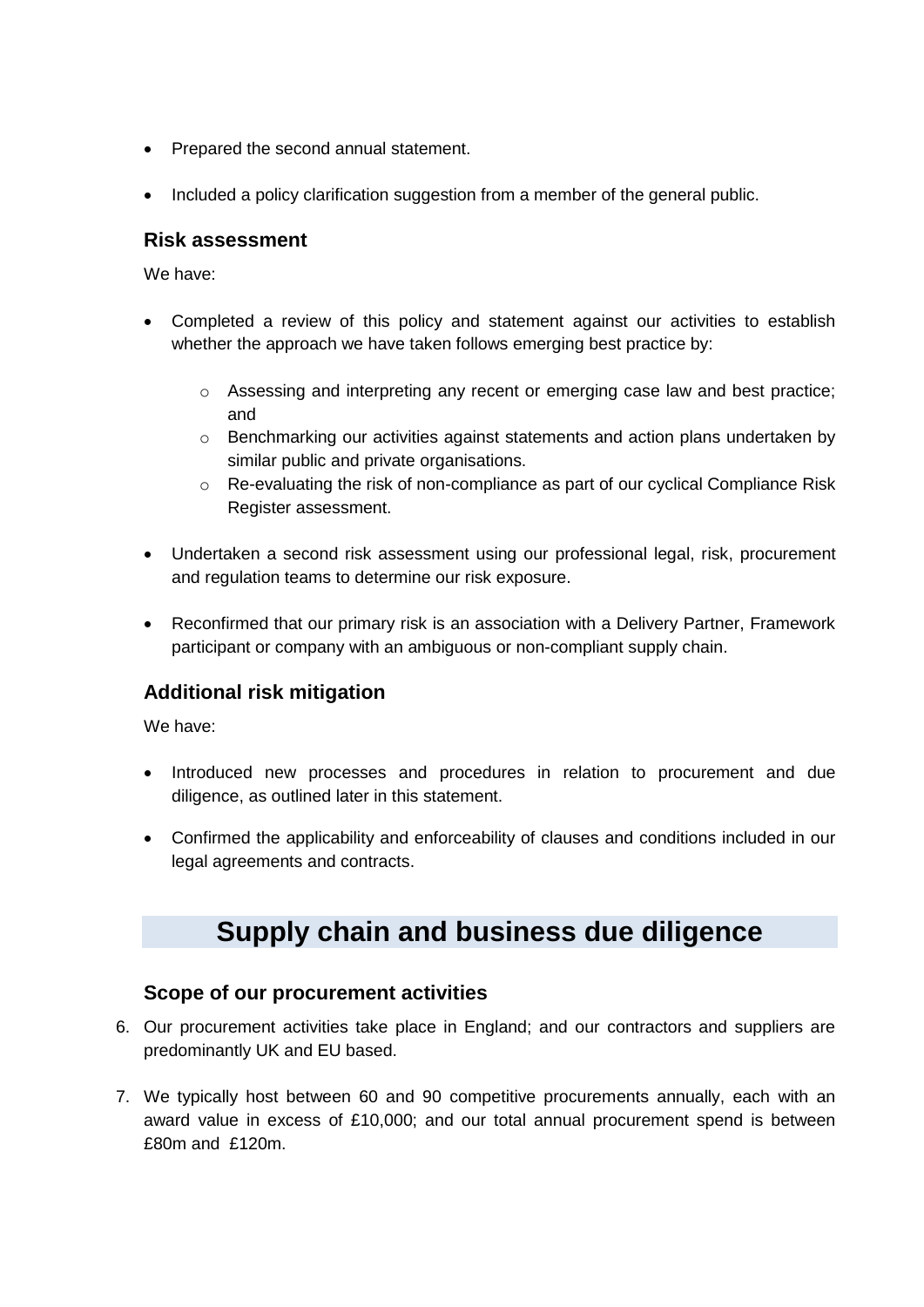- 8. We place general reliance upon the Crown Commercial Service ("CCS") and government procured supply chains for our consumable goods and operationally-focused services. In a typical year we procure between £6m and £8m of goods and services through CCS.
- 9. In our own right we maintain a number of professional services and development Framework Agreements, which are made available to the wider public sector. We also maintain a number of other frameworks for exclusive use including site security and legal services.
- 10. Our Frameworks enable users to draw-down professional multi-disciplinary services and development expertise. This includes the services of development or construction companies, with their associated goods, materials and labour-related supply chains. In a typical year we procure £30m of services through our Frameworks.
- 11. In addition to the above mentioned CCS and Framework purchasing, we procure between £30m and £50m worth of services, supplies and works from small and medium-sized enterprises (SME companies), predominantly based in the UK or the EU.
- 12. We do not maintain a goods, materials or direct-labour supply chain Framework.
- 13. In common with many organisations, our employees occasionally stay in UK hotels when conducting business away from the office. Accommodation and travel arrangements are organised through a government procured travel agent with a publicly stated risk-assessed supply chain procedure. We occasionally procure meeting and conference venues to support our general business activities and these are selected to ensure good value for money. We note that the hotel and hospitality trade recognise the risk of modern slavery within their sector and a Stop Slavery Hotel Industry Network is being developed by the industry.

#### **Procurement and tender process improvements**

- <span id="page-6-0"></span>14. Existing tender documentation includes the mandatory exclusion of any bidder who has been convicted of an offence under the Modern Slavery Act 2015.
- 15. To comply with government procurement regulations we have introduced a new electronic tendering (e-tendering) system. The initial phase of e-tendering continues to use the existing tender documentation and templates as attachments; however, we are exploring methods to embed key compliance questions into the software application to make use of the inbuilt evaluation functionality.
- 16. The tender Pre-Qualification Questionnaire (PQQ) process was replaced in September 2017 by a new requirement bringing UK practices in-line with those across Europe. This includes adopting a European Single PQQ, which is a centralised way for a bidder to submit 'suitability information' once and apply this to multiple tenders. Our compliance and exclusion requirements outlined above have been retained and updated to comply with this new EU requirement.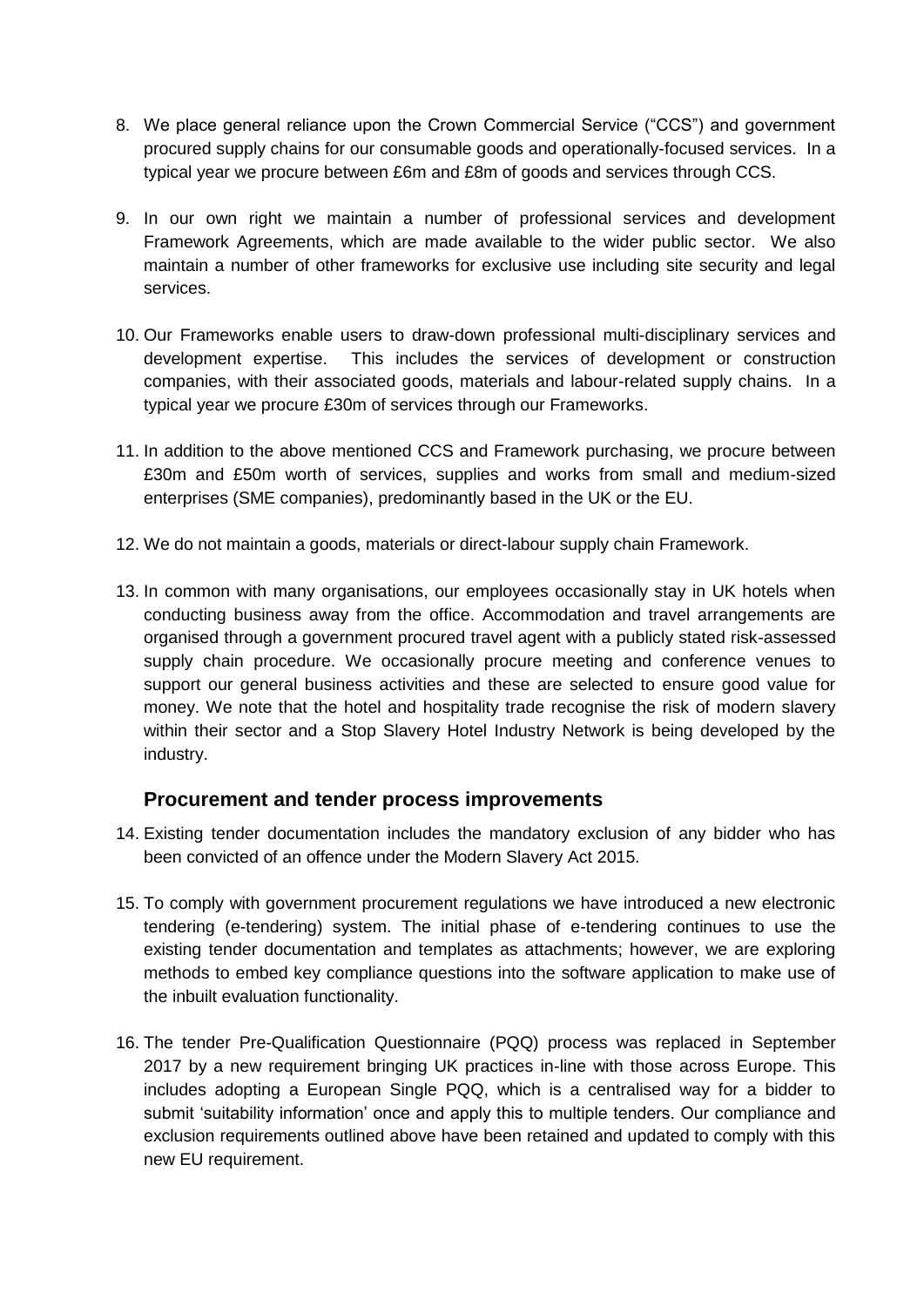17. We anticipate that the UK's departure from the EU may result in some changes to the way we promote procurement opportunities within the UK and the remaining Member States; however, the process improvements described above are likely to continue for the next few years.

#### **Due diligence improvements**

<span id="page-7-0"></span>18. As part of HCA's Know Your Customer (KYC) due diligence process, the Agency subscribes to World-Check – a database which provides wide-ranging information on organisations, including details of financial crime, bribery, corruption, human rights crimes and environmental crime convictions. HCA uses World-Check information to help inform its decision-making process and when onboarding new customers.

### **Expectation and encouragement**

- <span id="page-7-1"></span>19. We expect all Delivery Partners, organisations within our Frameworks and other companies we engage with to ensure their goods, materials and labour-related supply chains:
	- **Fully comply with the Modern Slavery Act 2015;** and are
	- **Transparent, accountable and auditable;** and are
	- **Free from ethical ambiguities**.
- 20. We encourage Delivery Partners, organisations within our Frameworks and other companies we engage in housing, construction, land and real estate to read and apply as appropriate ['Advancing Responsible Business Practices in Land, Construction and Real](http://www.rics.org/Global/RICS%20UNGC%20Advancing%20Responsible%20Business%20-%20Full%20Report.pdf)  [Estate Use and Investment',](http://www.rics.org/Global/RICS%20UNGC%20Advancing%20Responsible%20Business%20-%20Full%20Report.pdf) a joint publication between the United Nations Global Compact and the RICS.

# **Public reporting of non-compliance**

#### <span id="page-7-3"></span><span id="page-7-2"></span>**HCA supply chains**

21. Individuals with evidence of non-compliance with the Modern Slavery Act in connection with HCA supply chains or businesses we engage with are encouraged to report their concerns to HCA's General Counsel using the following address [mail@homesandcommunities.co.uk](mailto:mail@homesandcommunities.co.uk) or use the national reporting service below.

#### **Other supply chains**

<span id="page-7-4"></span>22. If you hold information that could lead to the identification, discovery and recovery of victims in the UK, you can contact the Modern Slavery Helpline on 08000 121700.